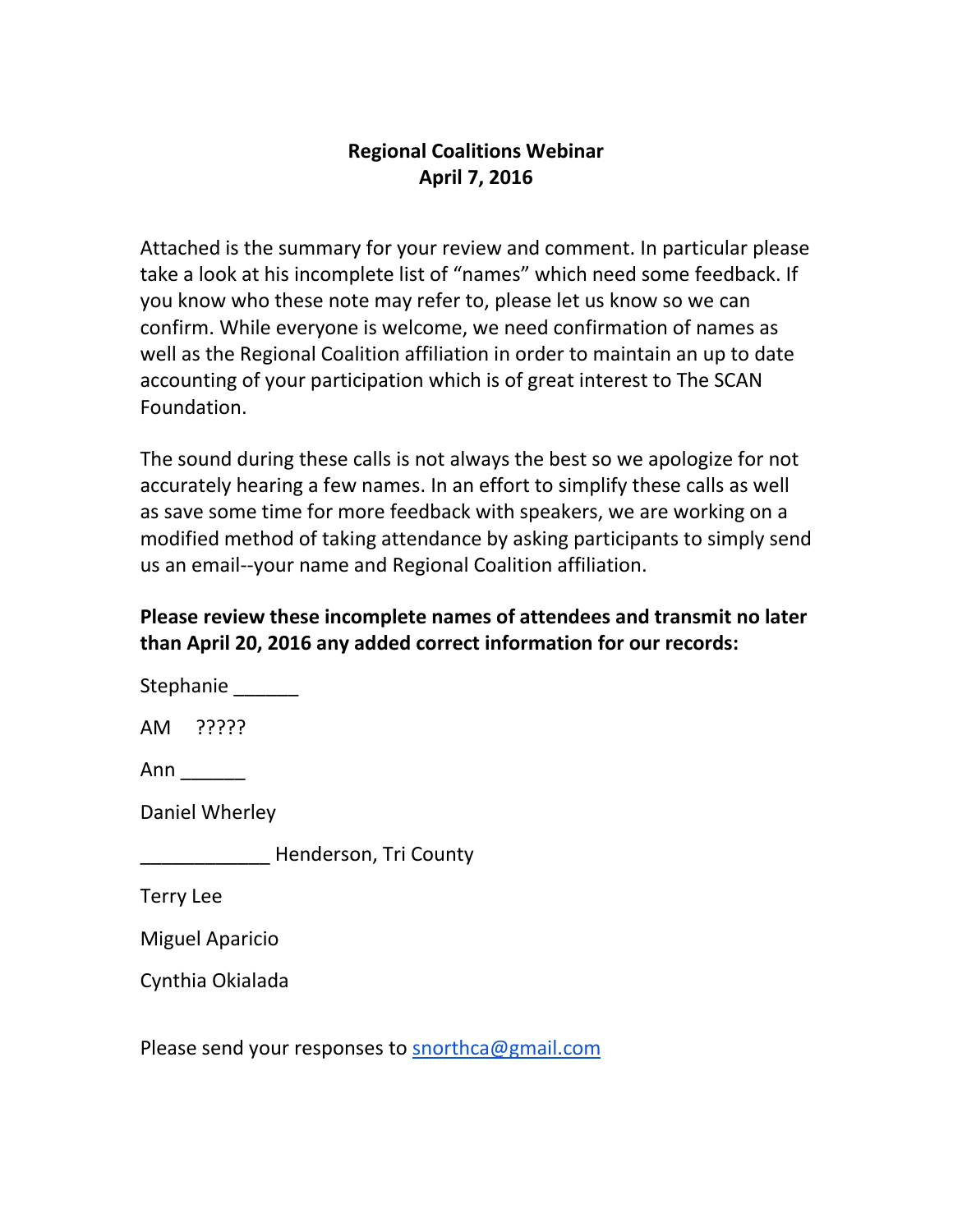# **Regional Coalition Conference Call Summary Thursday, April 7, 2016 – 9:30 to 10:30 AM**

*Sue North (Moderator)*: This monthly call includes a wide range of organizations across the state. We hope over time that these communications will strategically multiply across the state. Collaborative members put out appeals for assistance with letters of support, most recently about an augmentation requested for senior nutrition programs. It is helpful to stay in the loop on all of this through the *listserv*, because a lot of this changes day-to-day this time of the year.

# 2016 State Legislative Leadership Priorities – Suzanne Reed, Chief of Staff, Office of Senator Carol Liu

The Senate Select Committee on Aging & LTC is headed by Senator Carol Liu. Through the efforts of the Select Committee and the State Assembly Committee on A&LTC, we have helped establish an on-going relationship with the California Collaborative on LTSS and legislative staff work more closely on issues.

- The focus is on regional collaboration for the Senate effort. In a local meeting in the Senator's district recently we saw that local coalitions work on similar issues, but they don't always know about what others are doing. We want to provide a structure, but it is also important for us to "pass the baton"as Senator Carol Liu will be terming out and her staff will also be retiring.
- Establishing a structure will help identify whatever barriers exist for regional collaboration, and hopefully what the state could do to incentivize change.
	- Sheila Allen from Yolo County recently sent information about a grant available for coordinating regional transportation services for healthcare between transportation and service providers. This is an example of cross collaborating in a positive way.
- We have several pending bills regarding A&LTC financing. Most of these bills are works in progress, the current priority is the availability and affordability of LTC insurance. These bills can be expected to evolve but the goal is to keep priorities progressing.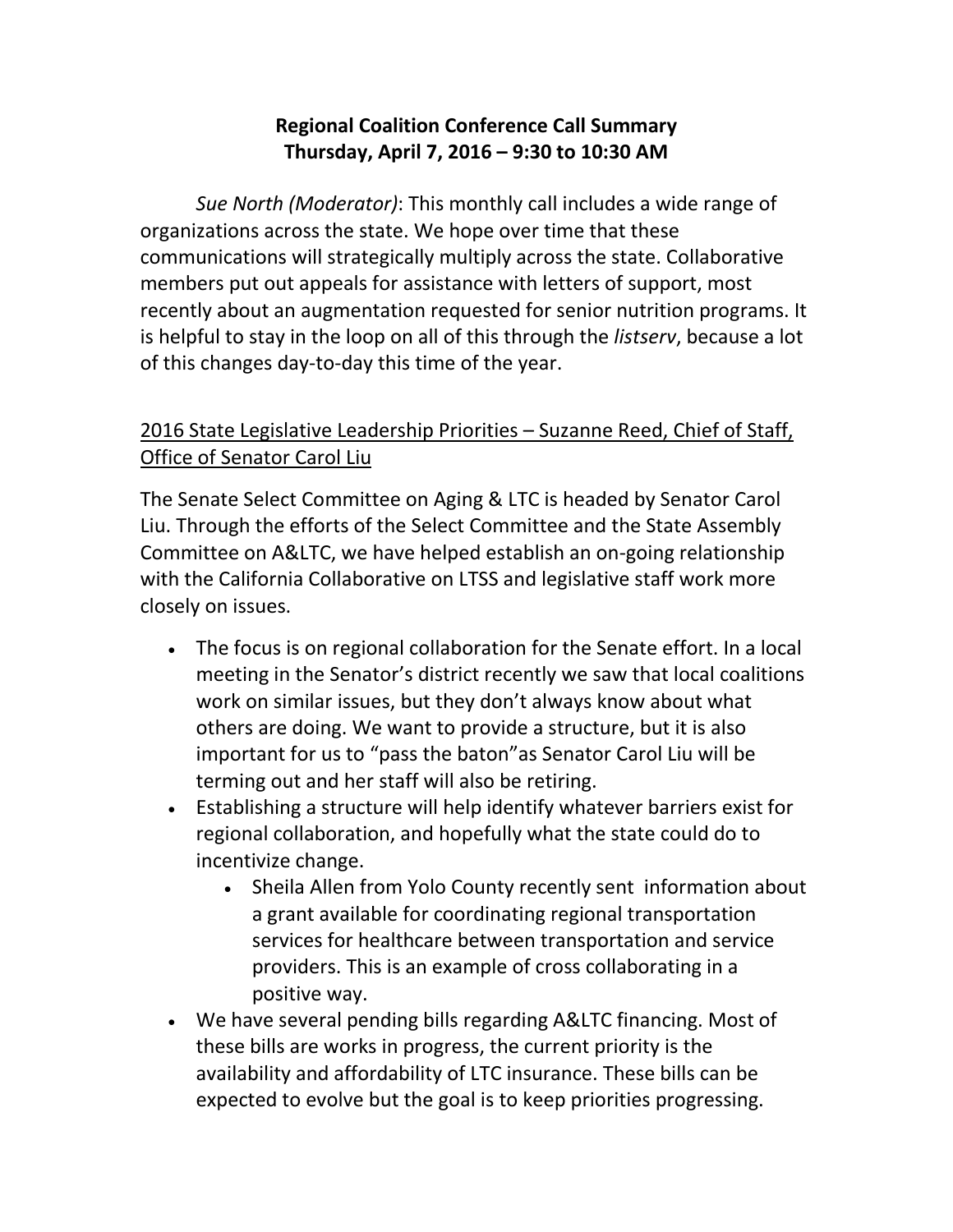- **[Here is a link to the publications page for the California](http://senate.ca.gov/schedulespublications)  [Senate Select Committee on Aging & Long Term Care.](http://senate.ca.gov/schedulespublications)**
- The Governor's May revise will be issued in May, so the budget committees on both sides will begin voting on budget items. The budget will be finalized before the end of June.

The objective for us is to create a longer term vision of where Aging & LTC is headed. We hope to find some direction in policy on which everyone can agree.

### TSF Administrative Notes for the Meeting Minutes:

- April  $11<sup>th</sup>$ : Deadline for Regional Meeting Surveys to be returned to Mariya Kalina
	- All materials from the February 24 (Long Beach) and March 14 (Oakland) Regional Meetings were emailed to each Coalition's Lead.
	- Results from the surveys will be used by the Planning Committee to develop the agendas for the June 24 (Chico) and June 30 (San Diego) meetings.
- April  $15^{th}$ : TSF Q1 Reports due for Part B grantees
	- Please email Kali Peterson if you have any questions.
	- Specific Questions:
		- Part A Activity 1.5: The purpose of this activity is to track any work that results from the Regional Meetings. We asked you to document work on the two corecompetencies reported at the February and March meetings. (See attached a table by Core Competency)
			- If you need support, please see that Coalitions also listed a core competency for which they could serve as a resource.
		- $\bullet$  Part A Activity 1.8: The propose of this activity is to ensure that all Regional Coalitions endorse the [CA](http://www.ccltss.org/about/our-guiding-principles/)  [Collaborative Principle Statement.](http://www.ccltss.org/about/our-guiding-principles/) Please document how this has been done in the status row of your scope of work.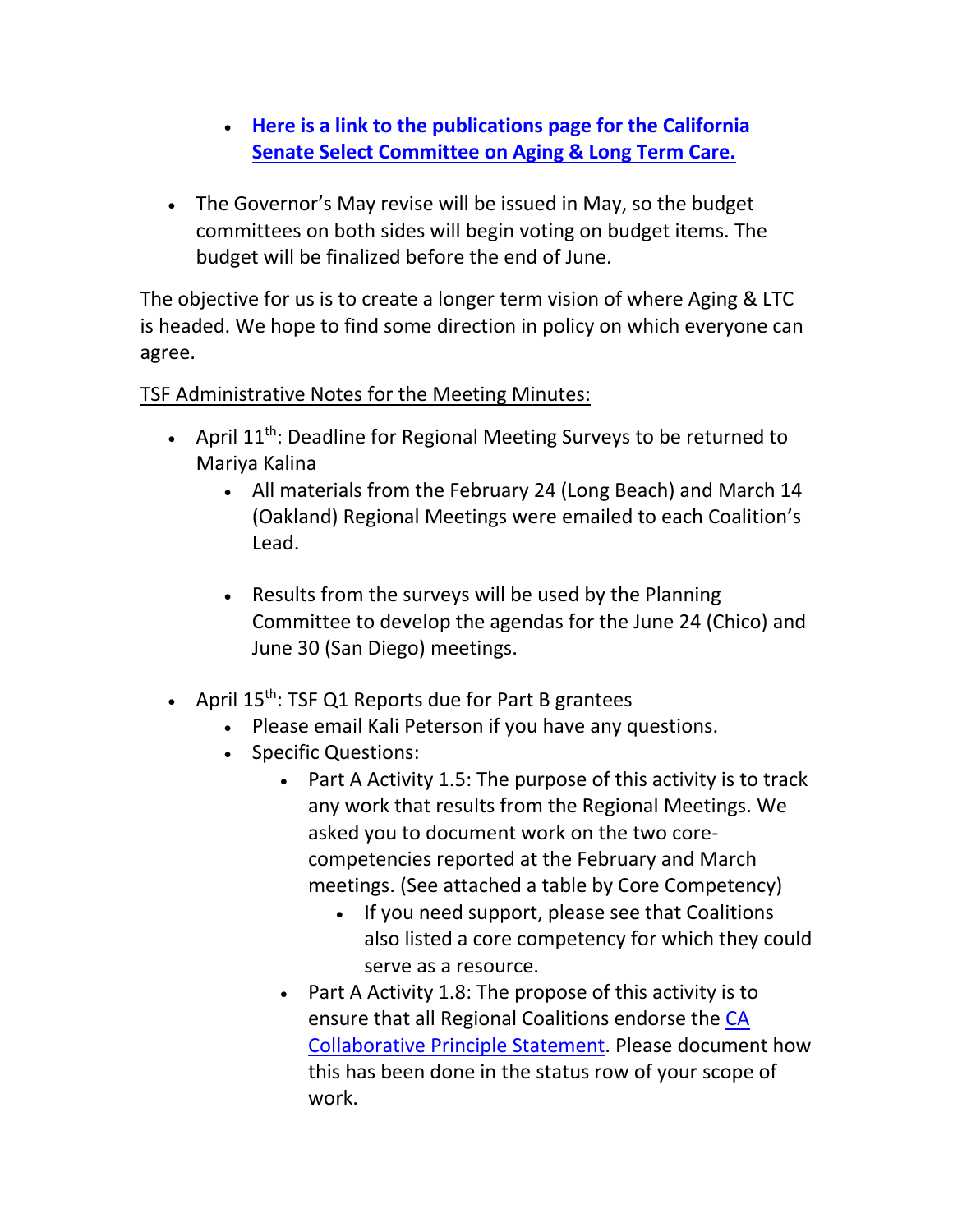- Website Update:
	- Our team is aiming the update The SCAN Foundation web-page by the end of May. We will keep you posted if additional information is needed.
- Contact List:
	- Attached is an updated version for your records.
- 2016 Summit:
	- The Foundation's annual Summit of LTSS will take place on September 13<sup>th</sup> in Sacramento, CA.
	- Registration will open in July. Join the TSF list-serve to get [updates on event regularly.](http://www.thescanfoundation.org/perspectives-navigating-change-toward-person-centered-care-themes-2015-ca-summit-ltss) There is a green circle at the top of the home-page that says "Email Sign Up"
	- [Click here to learn more about the 2015 Summit](http://www.thescanfoundation.org/perspectives-navigating-change-toward-person-centered-care-themes-2015-ca-summit-ltss)

# Reports/Updates from Regional Coalitions

- *Ana Acton (Community Living Council of Nevada County) and Mike Ruggles of Nevada County IHSS Public Authority* : In addition to a planning a Candidates' Forum we have been focusing a lot on housing issues. We are also working on finding times and ways to educate our elected officials to be more aware of aging and disability issues. We have a conference scheduled for August  $3<sup>rd</sup>$ . We will have speakers presenting on neuroplasticity, caregiver support, and other end of life issues. If you have a particular topic that you can present on and might be willing to travel to Nevada County in August, please get in touch.
- *Katherine Kelly (Bay Area Senior Health Policy Coalition)*: I wanted to focus on a forum we did in December. We are a coalition of coalitions, so we have planning committee members involved in their own groups that coordinate with one another. One panel in particular was called "Making an Impact: Challenges & Successes in State Public Policy". Panelists included three Assembly members who all serve on the health care, aging, and budget committees. We thought this was a good way to kick off the event. We ended up reaching out to Assembly members David Chiu, Tony Thurmond, and Mark Levine. There was a lot of prep work before we contacted the members. We had planning members who already have relationships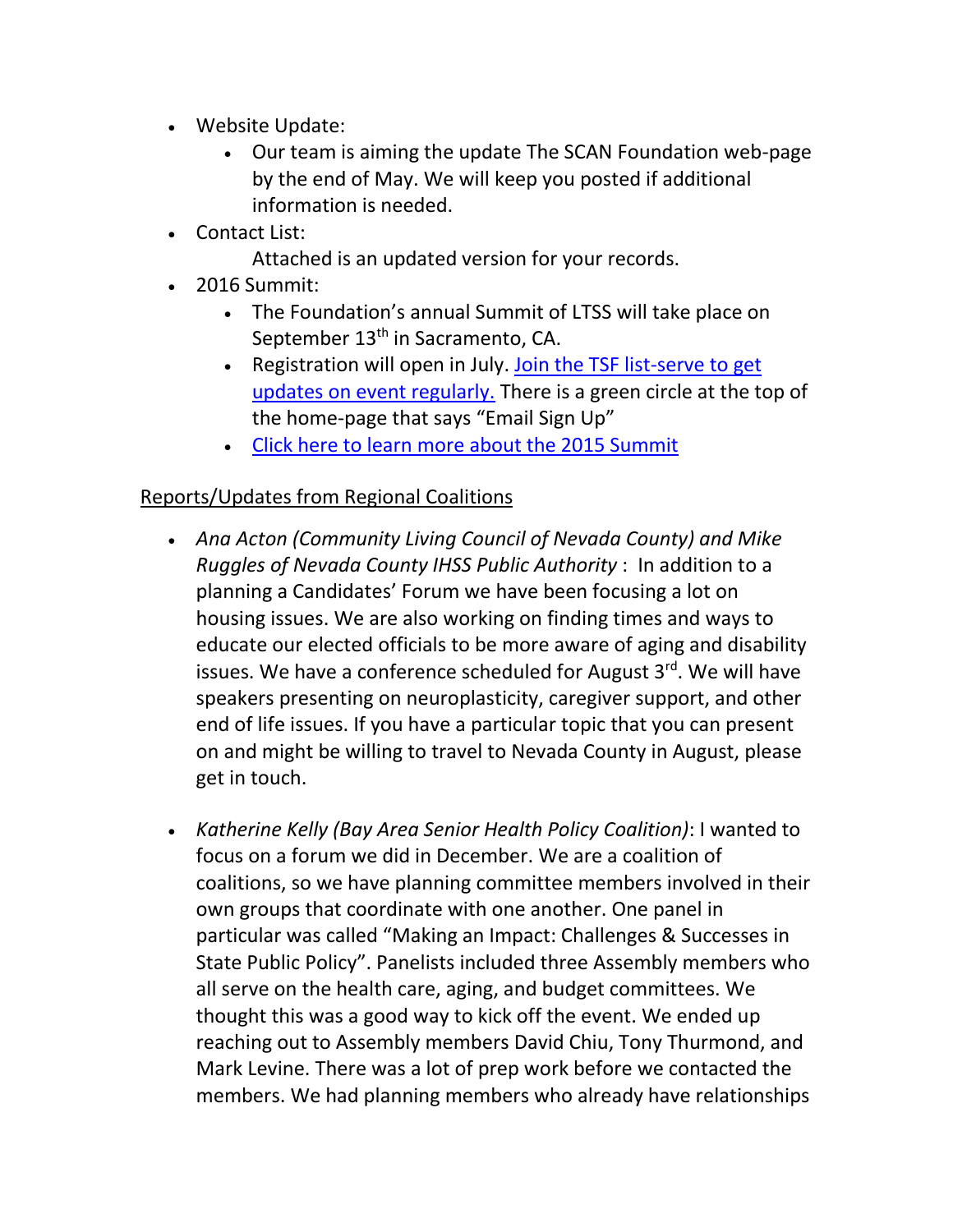to help us reach them. We drafted questions for our moderator, did a prep call with legislative staff. My advice is to start early and prepare as much as possible.

 *Sheila Allen (Yolo Healthy Aging Alliance)*: We thought we had a pretty successful "candidates forum". We had four people running for State Assembly and four for State Senate. All candidates agreed to participate and were given time to prep for the questions. To cover as many issues as possible, the candidates were not all asked the same questions. The whole event is on our [website.](http://yolohealthyaging.org/) We are happy to provide more of our structure offline.

#### Coalition Members and Staff:

**Guests/Speakers:** Suzanne Reed, Chief of Staff, Office of Senator Carol Liu

**Lake/Mendocino**: Corrina Avila, Adam Brown, Tanner Silva-Parker

**Santa Clara**: Cara Sansonia, Wendy Ho,

**Bay Area Sr. Health Policy**: Katherine Kelly

**Central Coast**: Jennifer Griffin

**Central Valley**: Donald Fischer and Camille Valentine

**Nevada County**: Ana Acton, Cameron Cooke, Mike Ruggles

**CoCoCo**: Debbie Toth, Gerald Richards, and Shirley Krohn

**DAR (Chico):** Sarah May and Forest Harlan

**Kern**: Harvey Clowers

**Inland Empire**: Renee Dar-Khan, Paul Van Doren

**LAAAC**: Jason Moore, Janet Heinritz-Canterbury, Karla Washburn, Pam Mokler

**Monterey Bay**: Elsa Quezada

**San Mateo**: Cristina Ugaitafa, Marilyn Baker-Venturini, Deborah Owdom